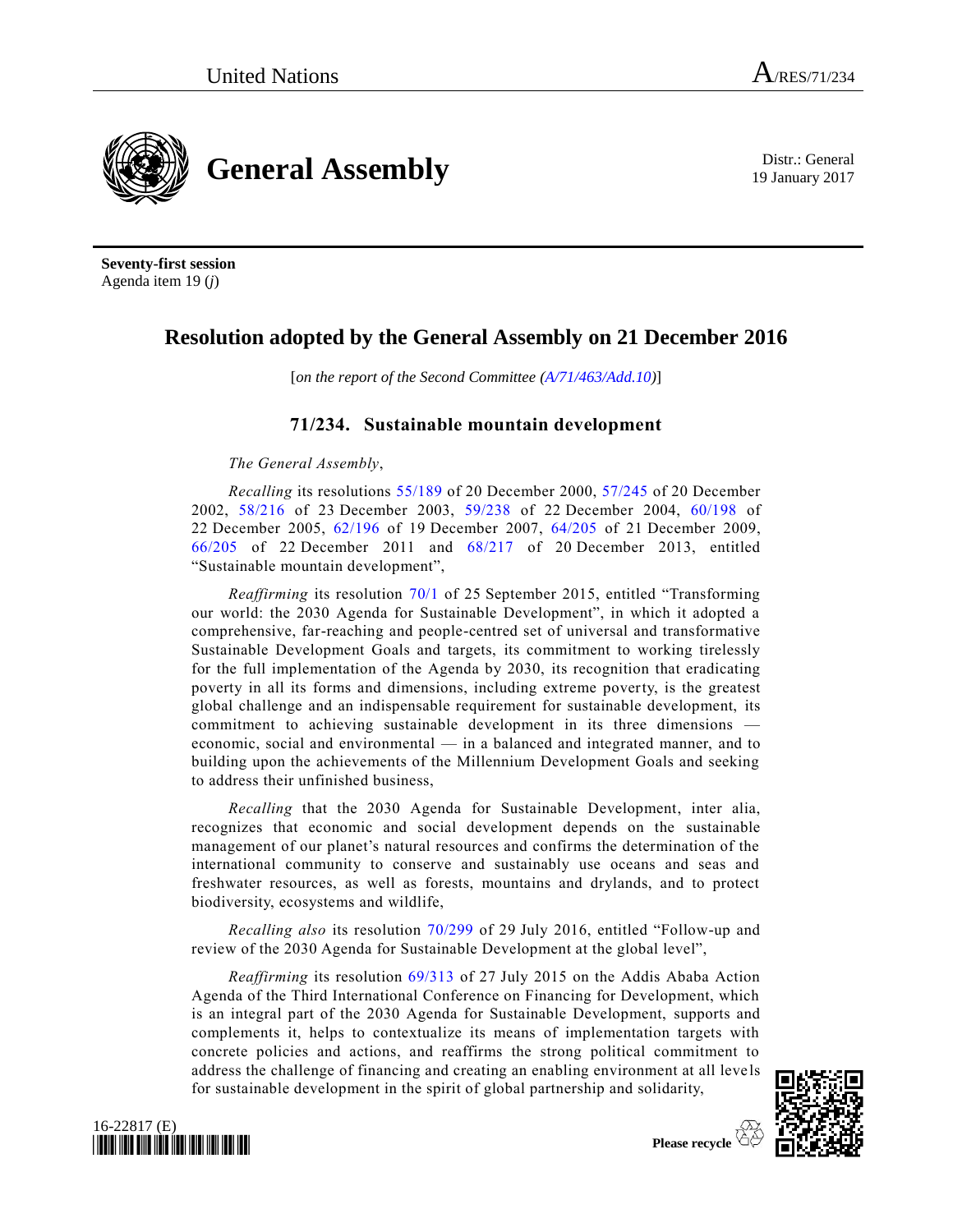Welcoming the Paris Agreement<sup>1</sup> and its early entry into force, encouraging all its parties to fully implement the Agreement, and parties to the United Nations Framework Convention on Climate Change<sup>2</sup> that have not yet done so to deposit their instruments of ratification, acceptance, approval or accession, where appropriate, as soon as possible,

*Recalling* that the United Nations Framework Convention on Climate Change, inter alia, recognizes that developing countries with fragile mountainous ecosystems are among the countries that are particularly vulnerable to the adverse effects of climate change,

*Recognizing* the Sendai Declaration and the Sendai Framework for Disaster Risk Reduction 2015–2030,<sup>3</sup> adopted at the Third United Nations World Conference on Disaster Risk Reduction, the latter of which, inter alia, identifies a need for focused action in investing in disaster risk reduction for resilience, and in this regard considers it important to promote, at the national and local levels, the mainstreaming of disaster risk assessment, mapping and management into rural development planning and management of, inter alia, mountains, including through the identification of areas that are safe for human settlement, and at the same time preserving ecosystem functions that help to reduce risks,

*Recalling* the outcome document of the United Nations Conference on Sustainable Development, entitled "The future we want",  $4$  Agenda 21, $5$  the Plan of Implementation of the World Summit on Sustainable Development (Johannesburg Plan of Implementation)<sup>6</sup> and the Aichi Biodiversity Targets of the Strategic Plan for Biodiversity  $2011-2020$ ,<sup>7</sup>

*Recognizing* that the benefits derived from mountain regions are essential for sustainable development and that mountain ecosystems play a crucial role in providing water and other essential resources and services to a large portion of the world's population,

*Recognizing also* that mountain ecosystems are highly vulnerable to the increasing adverse impacts of climate change, extreme weather events, deforestation and forest degradation, land-use change, land degradation and natural disasters, from which they recover slowly, and that mountain glaciers around the world are retreating and getting thinner, with increasing impacts on the environment, sustainable livelihoods and human well-being,

*Acknowledging* that, despite the progress that has been made in promoting sustainable development of mountain regions and conservation of mountain ecosystems, including their biodiversity, the prevalence of poverty, food insecurity, social exclusion, environmental degradation and exposure to the risk of disasters is

<sup>&</sup>lt;sup>1</sup> Se[e FCCC/CP/2015/10/Add.1,](http://undocs.org/FCCC/CP/2015/10/Add.1) decision 1/CP.21, annex.

<sup>2</sup> United Nations, *Treaty Series*, vol. 1771, No. 30822.

<sup>&</sup>lt;sup>3</sup> Resolution [69/283,](http://undocs.org/A/RES/69/283) annexes I and II.

 $4$  Resolution  $66/288$ , annex.

<sup>5</sup> *Report of the United Nations Conference on Environment and Development, Rio de Janeiro, 3–14 June 1992*, vol. I, *Resolutions Adopted by the Conference* (United Nations publication, Sales No. E.93.I.8 and corrigendum), resolution 1, annex II.

<sup>6</sup> *Report of the World Summit on Sustainable Development, Johannesburg, South Africa, 26 August–4 September 2002* (United Nations publication, Sales No. E.03.II.A.1 and corrigendum), chap. I, resolution 2, annex.

<sup>&</sup>lt;sup>7</sup> United Nations Environment Programme, document [UNEP/CBD/COP/10/27,](http://undocs.org/UNEP/CBD/COP/10/27) annex, decision X/2, annex.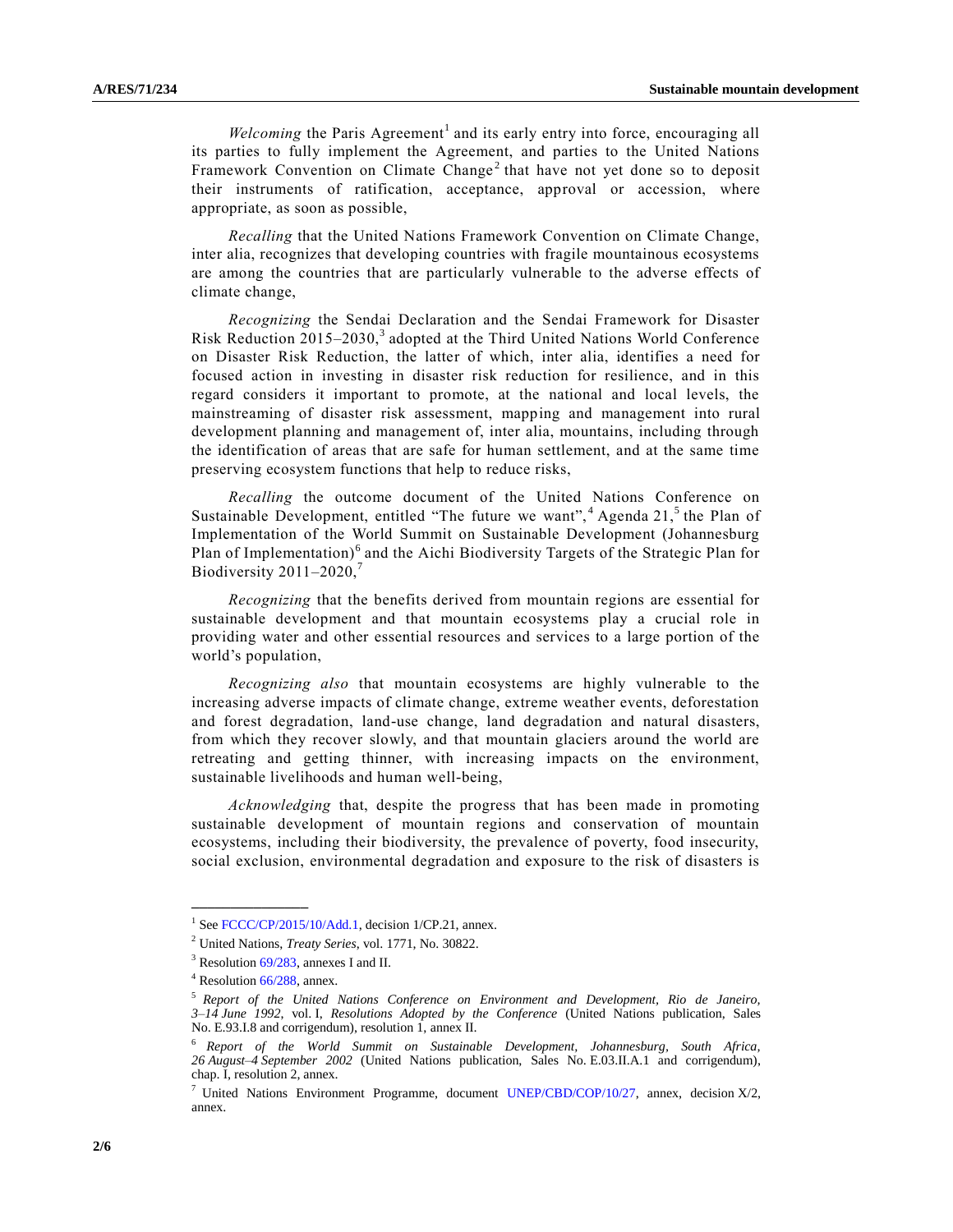still high, particularly in developing countries, and access to safe and affordable drinking water and basic sanitation as well as to sustainable modern energy services continues to be limited,

*Noting with deep concern* that, according to the Food and Agriculture Organization of the United Nations, the number of mountain people in developing countries considered vulnerable to food insecurity increased by 30 per cent between 2000 and 2012, while the total world population of people who live in mountain areas increased by 16 per cent, and in this regard acknowledging the need to prioritize the special and urgent attention needed by mountain areas, including by focusing on the specific challenges they face and the opportunities they provide,

*Noting* the collaborative efforts of the International Partnership for Sustainable Development in Mountain Regions (Mountain Partnership), launched during the World Summit on Sustainable Development as a multi-stakeholder approach benefiting from the committed support of 57 Governments, 14 intergovernmental organizations, 210 organizations from major groups and 5 subnational authorities, and engaged in the promotion of sustainable development in its three dimensions economic, social and environmental — in mountain regions,

1. *Takes note* of the report of the Secretary-General on sustainable mountain development;<sup>8</sup>

2. *Encourages* States to adopt a long-term vision and holistic approaches, including through incorporating mountain-specific policies into national sustainable development strategies, increase efforts to end poverty in all its forms and dimensions and address food insecurity and malnutrition, social exclusion, environmental degradation and disaster risk in mountain areas, taking into account that an integrated landscape approach which addresses natural resources management, including watershed and sustainable forest management as well as climate change resilience through multi-stakeholder approaches, can lead to the sustainable development of highland areas, the improvement of the livelihood of the local mountain communities and the sustainable use of mountain resources;

3. *Stresses* the special vulnerability of people living in mountain environments, often with limited access to health, education and economic systems and particularly at risk because of the negative impact of extreme natural phenomena, and invites States to strengthen cooperative action, with the effective involvement and sharing of knowledge and experience of all relevant stakeholders, including traditional knowledge of indigenous peoples living in mountain areas and knowledge of local mountain communities, by strengthening existing arrangements, agreements and centres of excellence for sustainable mountain development, as well as exploring new arrangements and agreements, as appropriate;

4. *Also stresses* the importance of innovative solutions for the diversification of livelihoods and income enhancement opportunities for local mountain communities, and in this regard encourages the promotion of innovative solutions and entrepreneurship within local mountain communities, as appropriate, to end poverty and hunger;

5. *Further stresses* that the traditions and knowledge of indigenous peoples living in mountain areas and the knowledge of local mountain communities, particularly in the fields of agriculture and medicine, should be fully considered,

<sup>8</sup> [A/71/256.](http://undocs.org/A/71/256)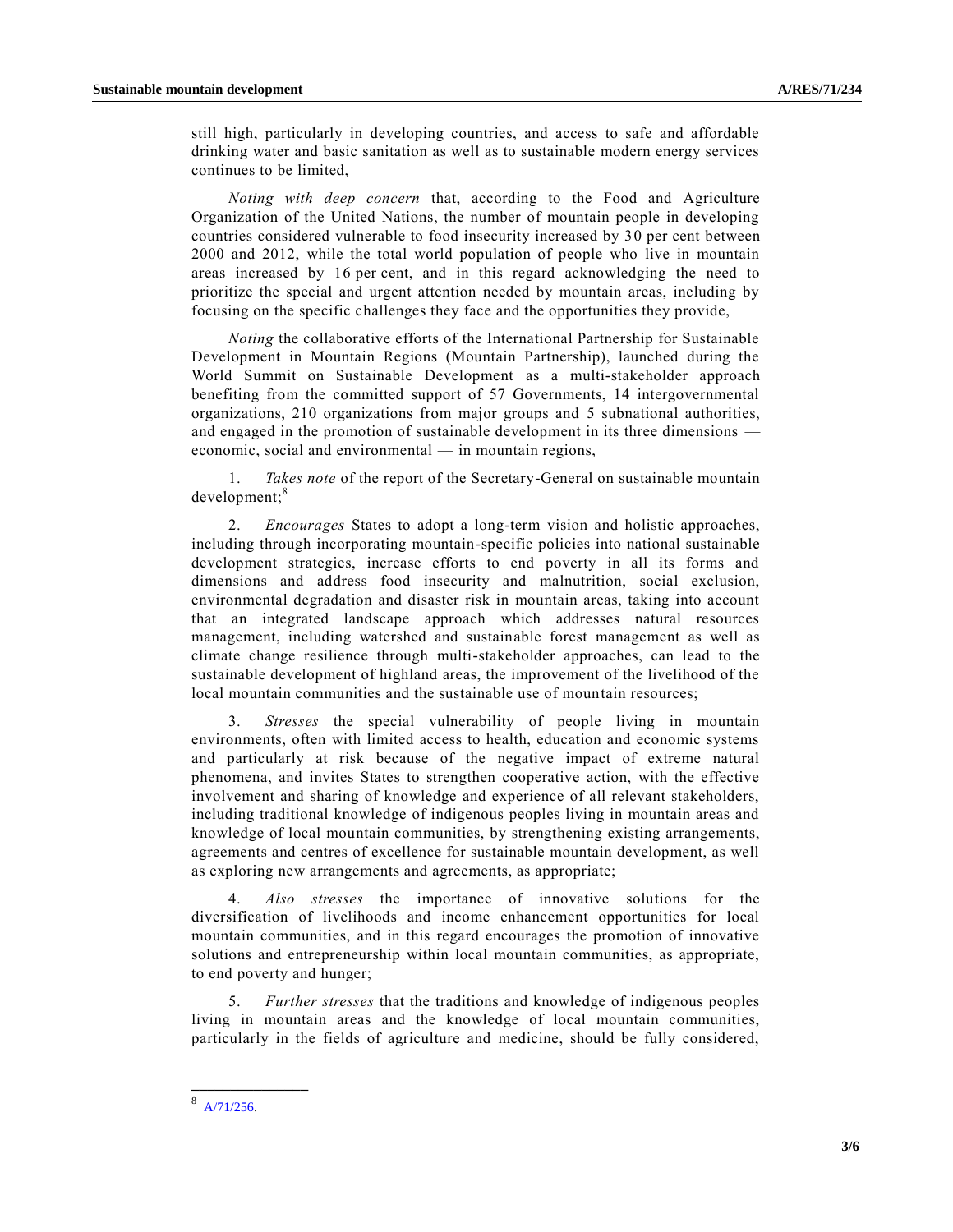respected and promoted in development policy, strategies and programmes in mountain regions, and underlines the need to promote the full participation and involvement of local mountain communities in decisions that affect them and to integrate indigenous and local knowledge, heritage and values in all development initiatives, in consultation with and with the consent of the concerned indigenous peoples and local mountain communities, as appropriate;

6. *Notes* that women are often the primary managers of mountain resources and the main actors in agriculture, underlines the need for improved access to resources, including land and economic and financial services, for women in mountain regions, as well as the need to strengthen the role of women in mountain regions in decision-making processes that affect their communities, cultures and environments, and encourages Governments and intergovernmental organizations to integrate the gender dimension, including data disaggregated by sex, in mountain development activities, programmes and projects;

7. *Recognizes* that mountains provide sensitive indications of climate change through phenomena such as modifications to biological diversity, the retreat of mountain glaciers, flash floods and changes in seasonal runoff, which are having an impact on major sources of freshwater in the world, and stresses the need to undertake actions to minimize the negative effects of these phenomena, promote adaptation measures and prevent the loss of biological diversity;

8. *Encourages* Member States to collect at the local, national and regional levels, as appropriate, disaggregated scientific data on mountain areas through systematic monitoring, including of trends of progress and change, based on relevant criteria, to support interdisciplinary research programmes and projec ts and to enhance an integrated and inclusive approach to decision-making and planning, and in this regard takes note of the consideration of the Mountain Green Cover Index in the global indicator framework for the Sustainable Development Goals and targets;

9. *Encourages* Member States and all relevant stakeholders to continue to increase public awareness with respect to the economic benefits that mountains provide, not only to highland communities but also to a large portion of the world's population living in lowland areas;

10. *Welcomes*, in this regard, the contribution of sustainable tourism initiatives in mountain regions as a way to enhance environmental protection and generate socioeconomic benefits for local communities, including opportunities for productive employment, economic growth and the promotion of local culture and products;

11. *Expresses its deep concern* at the number and scale of natural and man-made disasters and their increasing impact in recent years, which have resulted in massive loss of life and long-term negative social, economic and environmental consequences for societies throughout the world, and recognizes that disaster risk reduction requires a broader and more people-centred preventive approach and an all-of-society engagement and partnership, empowerment and inclusive, accessible and non-discriminatory participation, paying special attention to people disproportionately affected by disasters, especially the poorest, and also taking into account the vulnerability of people living in mountain environments, especially those in developing countries;

12. *Encourages* States to strengthen disaster risk governance, to invest in disaster risk reduction for resilience and to develop and improve disaster risk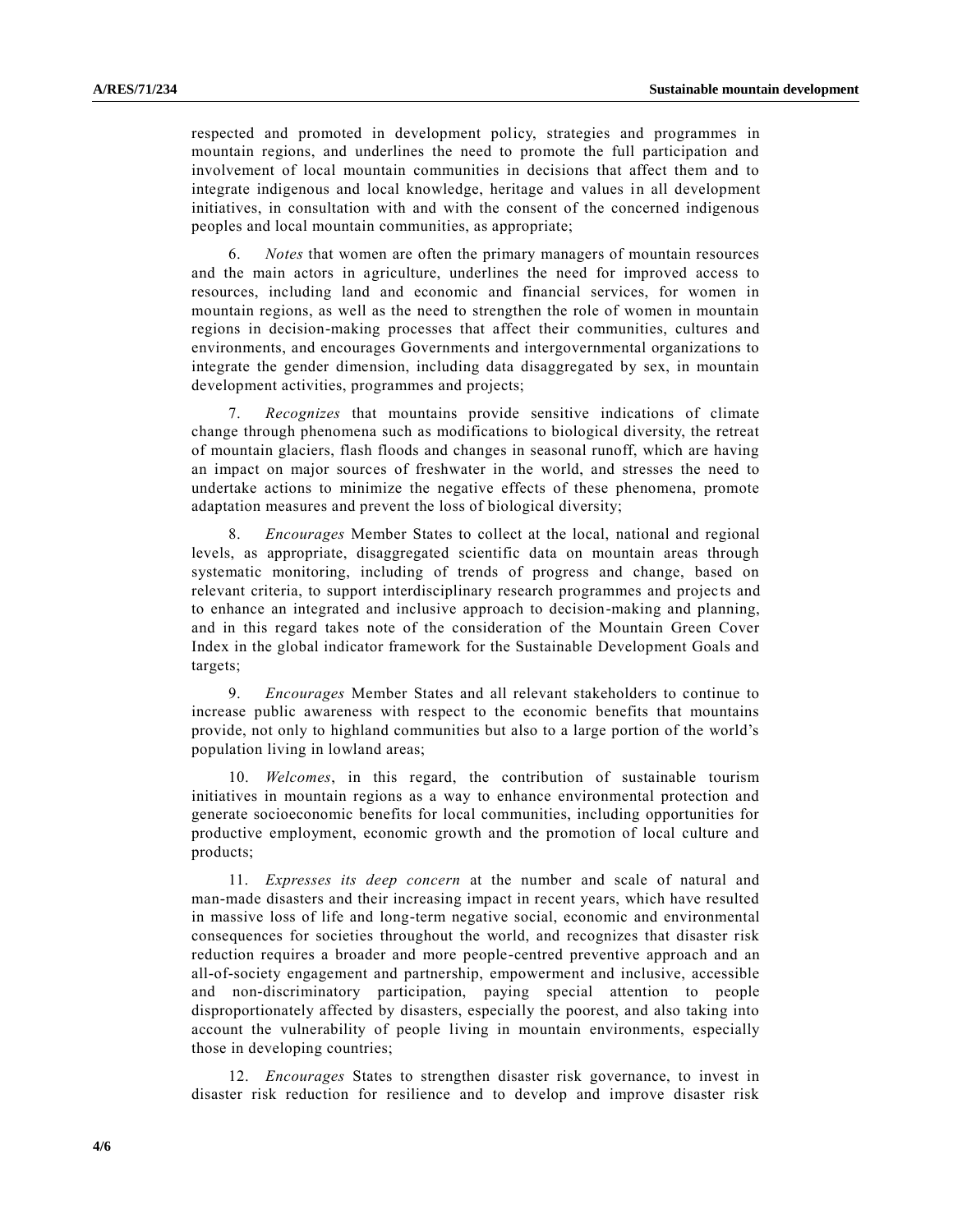strategies in mountain regions, including a forward-looking perspective, in order to cope with such extreme events as rockfalls, avalanches, glacial lake outburst floods and landslides, which can be exacerbated by climate change and deforestation, consistent with the Sendai Framework for Disaster Risk Reduction  $2015-2030$ ;<sup>9</sup>

13. *Encourages*, in this regard, the increased involvement of local authorities, as well as other relevant stakeholders, in particular the rural population, indigenous peoples, civil society and the private sector, in the development and implementation of programmes, land-use planning and land tenure arrangements, and in other relevant activities related to sustainable development in mountains;

14. *Notes* the importance of ensuring the conservation of mountain ecosystems, including their biodiversity, in order to enhance their capacity to provide benefits that are essential for human well-being, economic activity and sustainable development, and of developing innovative means of implementation for their protection, recognizes in this regard the launching of the Mountain Facility of the Mountain Partnership, and encourages States and other relevant stakeholders to financially support it on a voluntary basis;

15. *Encourages* greater efforts by States, all stakeholders and the international community towards the conservation of mountain ecosystems and the enhancement of the well-being of their local populations, including by promoting investment in infrastructure in mountain areas, such as transport and information and communication technologies, and supporting education, extension and capacitybuilding programmes, especially among local mountain communities and other relevant stakeholders, taking into account the extent of the current challenges they face and bearing in mind the increased economic, social and environmental costs that inaction might represent for countries and societies;

16. *Underlines* the fact that action at the national level is a key factor in achieving progress in sustainable mountain development, welcomes its steady increase in recent years with a multitude of events, activities and initiatives, and invites the international community to support the efforts of developing countries to develop and implement strategies and programmes, including, where required, enabling policies and laws for the sustainable development of mountains, within the framework of national sustainable development plans, including by building and strengthening institutional capacities, as appropriate;

17. *Encourages* the further undertaking of multi-stakeholder and transboundary initiatives at the national, regional and global levels, where appropriate, such as those supported by all relevant international and regional organizations, to enhance sustainable development in mountain regions, and notes in this regard the numerous initiatives undertaken, including the second World Mountain Forum, held in Cusco, Peru, in May 2014, the third World Mountain Forum, held in Mbale, Uganda, in October 2016, the Mountain Partnership Event on nutrition and mountain products held in Turin, Italy, in September 2016, and the United Nations Environment Programme-led project entitled "Climate change action in developing countries with fragile mountainous ecosystems from a subregional perspective";

 $9$  Resolution [69/283,](http://undocs.org/A/RES/69/283) annex II.